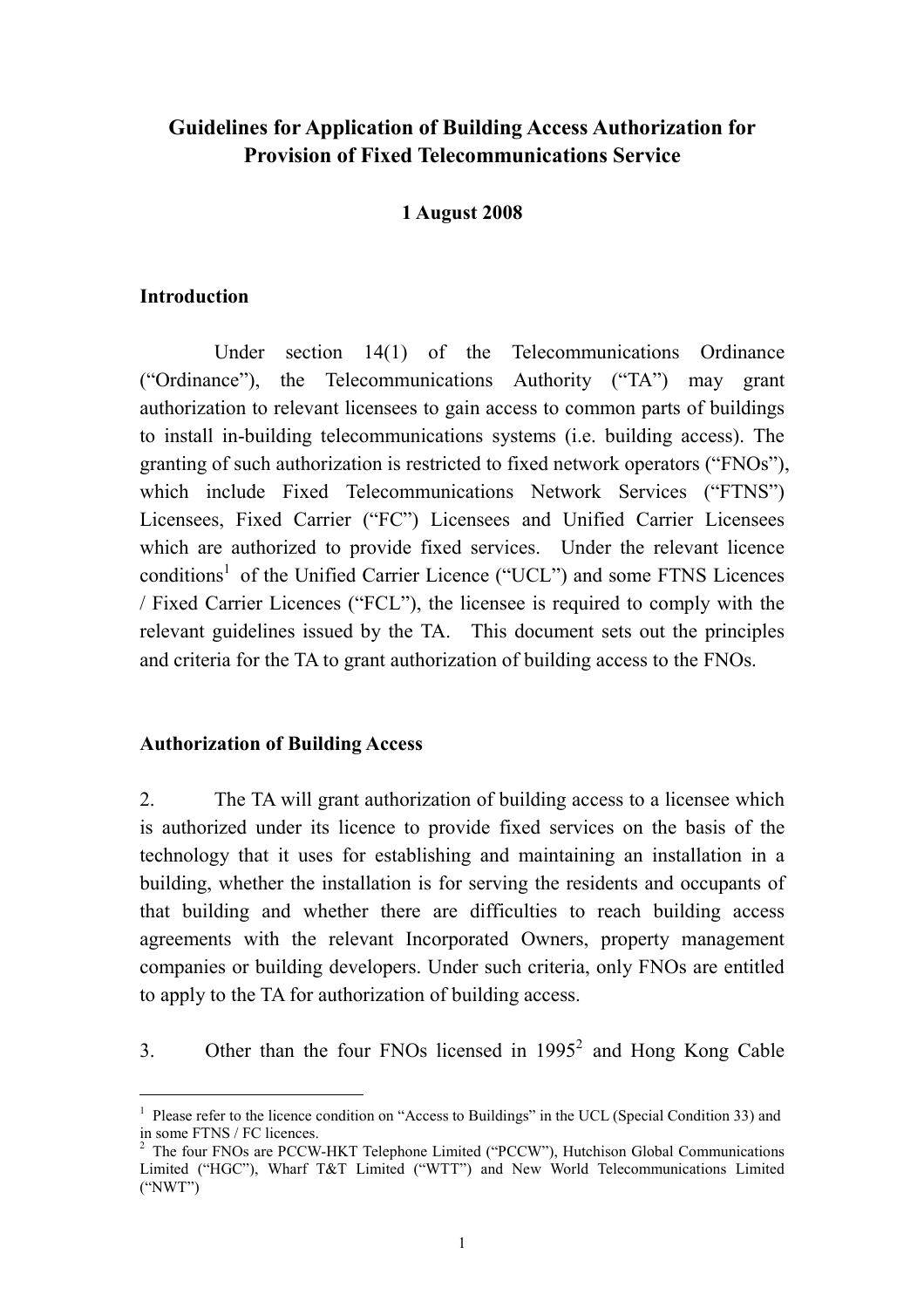Television Limited ("HKCTV"), which are granted with building access right in general, other existing FNOs are required to seek the TA's approval on a case-by-case basis on building access. On a case by case basis, these FNOs may request OFTA's assistance for mediation with the building management in an attempt to resolve any dispute in relation to access to a particular building. In case the dispute cannot be resolved by mediation, the TA may grant an authorization pursuant to section 14(1) of the Telecommunications Ordinance, if the case warrants.

4. With the implementation of the UCL on 1 August 2008, a streamlined and harmonised procedure for authorization of building access will be adopted as follows<sup>3</sup>:

- (a) New Unified Carrier Licensees may seek the TA's authorization of building access. The TA will grant a blanket authorization to a licensee provided that the following criteria are met:
	- it is authorized to provide fixed services; and
	- it demonstrates a plan to roll out self-built customer access network to buildings based on deployment of technology which requires the laying of facilities in the common parts of a building for serving only the residents and occupants of that building.
- (b) The four FNOs with their FTNS/FC licences issued in 1995 and Hong Kong Cable TV Limited ("HKCTV") have been granted blanket authorization on building access. They will be re-issued with the blanket authorizations when their existing licences expire and issued with replacement UCLs, if they continue to meet the criteria listed in sub-paragraph (a).
- (c) Other existing FNOs, including holders of FTNS licences issued in 2000 and FC licences issued in 2003, may apply to the TA for a blanket authorization to replace case-by-case authorization, provided they meet the criteria listed in sub-paragraph (a). When these licensees take up UCL for replacement of their existing licences either upon expiry or for conversion of their existing licences before expiry into UCL, they will be re-issued with the blanket authorization if they

 $\overline{a}$ 

<sup>&</sup>lt;sup>3</sup> See paragraphs 7(d), 11 and 12 in the Statement on "Licensing Framework for Unified Carrier Licence" issued by the TA on 9 May 2008 ("UCL Statement").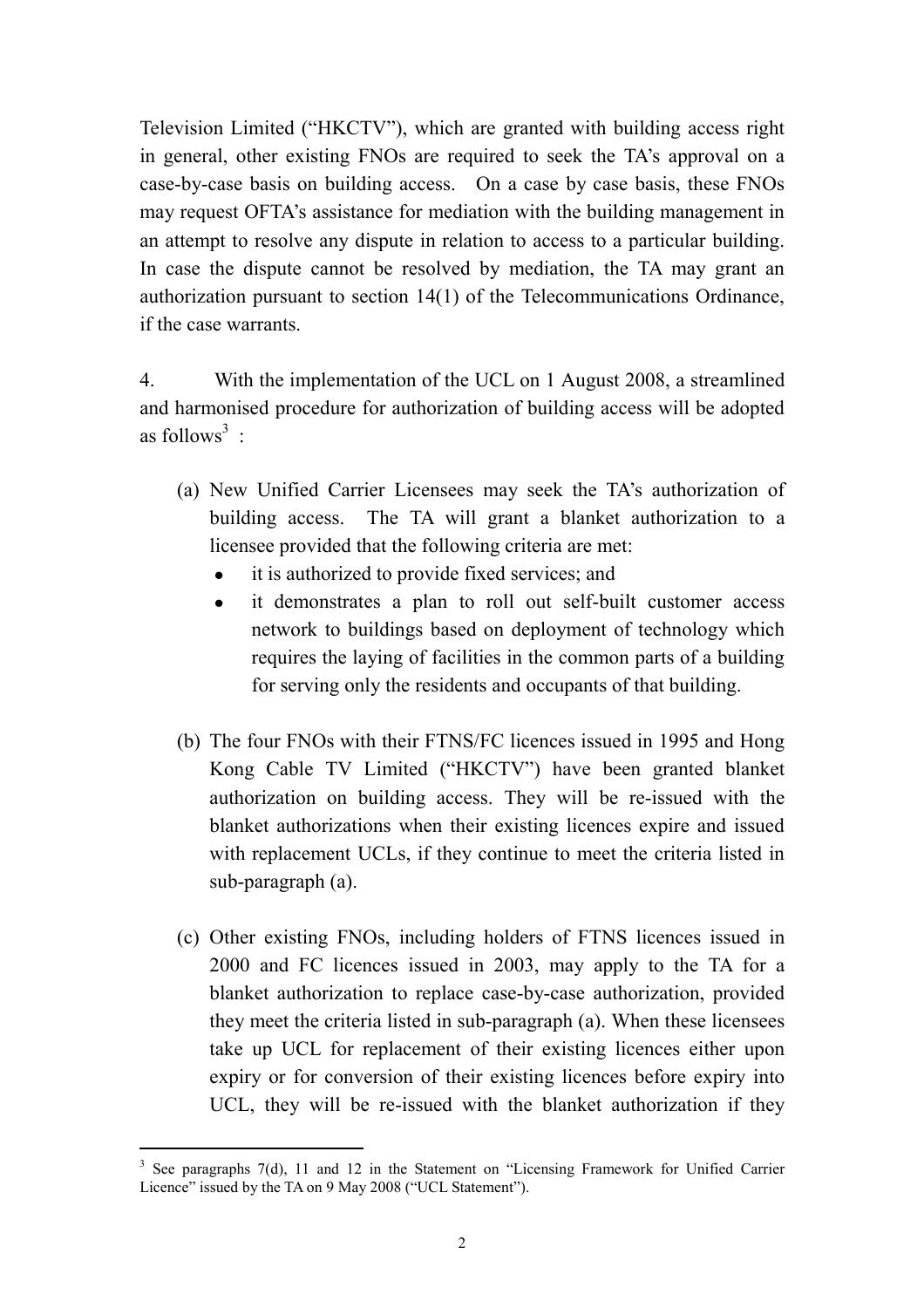continue to meet the same criteria.

5. Under the harmonised and streamlined procedure described above, the following conditions apply for the blanket authorization of building access granted by the TA to a licensee:

- (a) The authorization is valid throughout the validity period of the licence held by the concerned licensee for all building access works. The licensee is not required to submit to the TA for case-by-case authorization of building access;
- (b) The authorization only applies for the deployment of the specific technology, which is submitted by the licensee and endorsed by the TA, to provide building access as proposed by the licensee. If the licensee deploys a technology different to that previously authorized by the TA, it should apply to the TA to amend the authorization to cover the newly deployed technology;
- (c) The authorization only applies for installation and operation of facilities for the provision of services to the public. For the avoidance of doubt, offering services only to the licensee itself or to affiliated companies or entities does not qualify as offering services to the public;
- (d) The licensee should observe all relevant guidelines or codes of practice governing how the FNOs may exercise their rights under the authorization; and
- (e) The TA may withdraw such blanket authorization by prior notice in writing.

# **Guidelines for Building Access**

6. The TA has promulgated a number of codes of practice, guidelines, and information notes providing guidance to telecommunications operators for provision of facilities in buildings for access to public telecommunications and broadcasting services. These codes of practice, guidelines and information